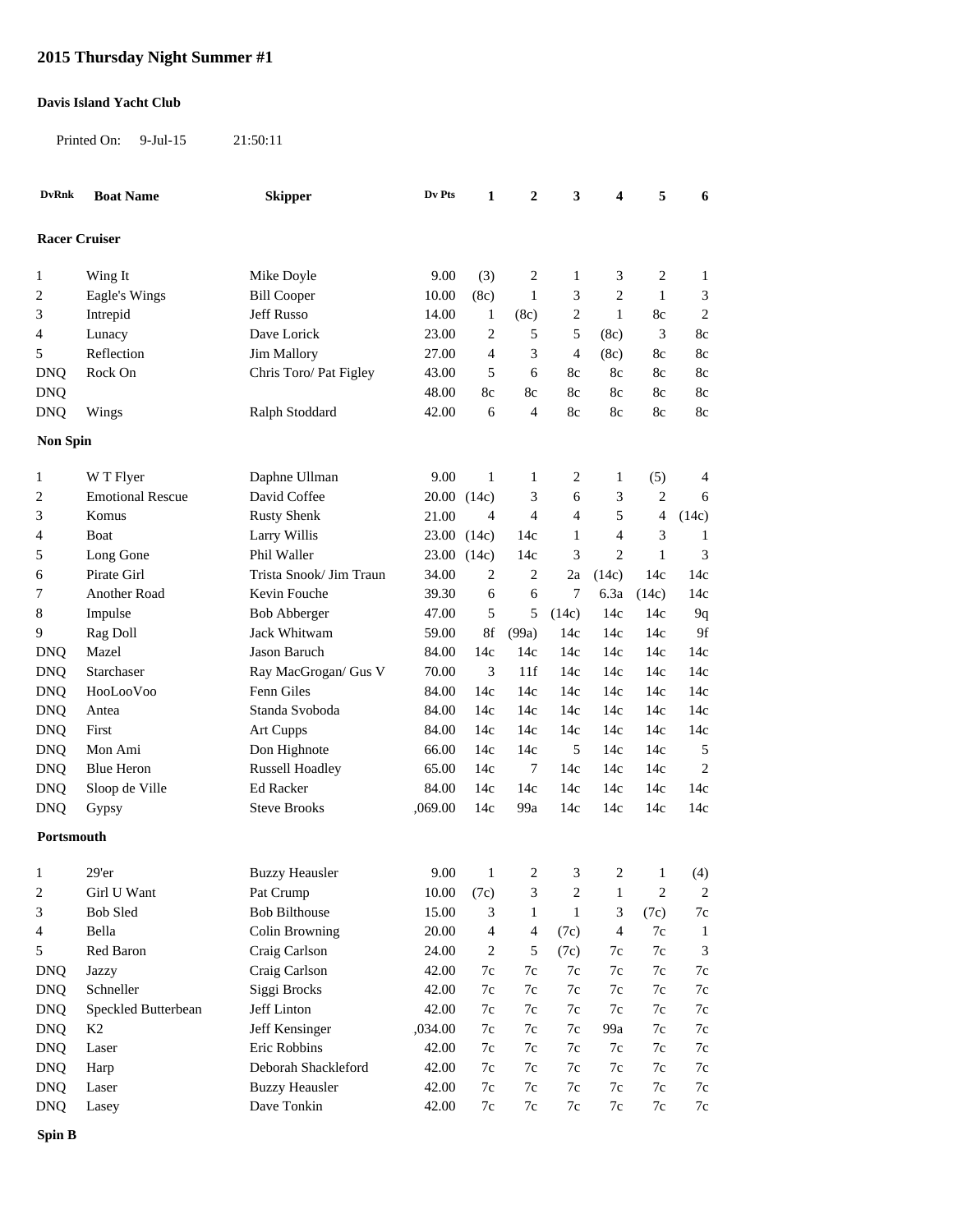| $\mathbf{1}$ | Tenacity              | Ken Hardy               | 9.40        | 2.4a           | 1                        | (5)              | 4                | $\mathbf{1}$     | $\mathbf{1}$            |
|--------------|-----------------------|-------------------------|-------------|----------------|--------------------------|------------------|------------------|------------------|-------------------------|
| 2            | Alliance              | Bob Glaser/Tom Berry    | 9.80        | 2.8a           | 2                        | 1                | $\overline{c}$   | $\overline{2}$   | (7)                     |
| 3            | Junior                | Frank Selph Jr          | 17.00       | $\overline{c}$ | 5                        | (6)              | 1                | 6                | 3                       |
| 4            | Privateer             | Chris Jones             | 21.00       | 3              | 6                        | 2                | $\,8\,$          | (13c)            | $\overline{2}$          |
| 5            | Untouchable           | <b>Allen Saunders</b>   | 21.00       | 4              | 4                        | (13c)            | 3                | 4                | 6                       |
| 6            | Bay Wolf              | John Brennan            | 28.00       | (12f)          | 7                        | 7                | 5                | 5                | $\overline{4}$          |
| 7            | Meltemi               | Alex Korakis            | 35.00 (13c) |                | 13c                      | 4                | 6                | $\boldsymbol{7}$ | 5                       |
| 8            | Whirligig             | <b>Charlie Cushing</b>  | 35.70       | 5              | (13c)                    | 3                | 9                | 13c              | 5.7a                    |
| 9            | Dr Bligh              | Mike Maher              | 37.00       | 6              | (13c)                    | 13c              | 7                | 3                | 8                       |
| 10           | Forerunner            | Tim Ruman/Frank Selp    | 43.00       | $\overline{7}$ | 9                        | 9                | 10               | 8                | (11f)                   |
| 11           | Volant II             | John Gifford            | 45.00       | 8              | 8                        | $\,8\,$          | (13c)            | 8a               | 13c                     |
| <b>DNQ</b>   | Ruckus                | Tom DiGiacomo           | 78.00       | 13c            | 13c                      | 13c              | 13c              | 13c              | 13c                     |
| <b>DNQ</b>   | Touch 2 Play          | Martin Kullman          | 78.00       | 13c            | 13c                      | 13c              | 13c              | 13c              | 13c                     |
| <b>DNQ</b>   | VX One                | Robby Brown             | 78.00       | 13c            | 13c                      | 13c              | 13c              | 13c              | 13c                     |
| <b>DNQ</b>   | Abracadabra           | Bob Van Horn/Doug R     | 78.00       | 13c            | 13c                      | 13c              | 13c              | 13c              | 13c                     |
| <b>DNQ</b>   | Cat's Meow            | Jeff Sinicki            | 78.00       | 13c            | 13c                      | 13c              | 13c              | 13c              | 13c                     |
| <b>DNQ</b>   | Mal de Mer            | <b>Richard Karran</b>   | 56.00       | $\mathbf{1}$   | 3                        | 13c              | 13c              | 13c              | 13c                     |
|              |                       | David Ciesla            |             | 13c            |                          | 13c              | 13c              |                  |                         |
| <b>DNQ</b>   | 88                    |                         | 78.00       |                | 13c                      |                  |                  | 13c              | 13c                     |
| Melges 24    |                       |                         |             |                |                          |                  |                  |                  |                         |
| 1            | Wicked Witch          | Joe Blouin              | 9.00        | (5c)           | 1                        | $\mathbf{1}$     | 4                | $\mathbf{1}$     | $\overline{\mathbf{c}}$ |
| 2            | Firewater             | George Haynie           | 9.00        | (2)            | 2                        | $\overline{c}$   | $\overline{c}$   | $\overline{2}$   | $\mathbf{1}$            |
| 3            | Rogue                 | <b>Bob Kroetsch</b>     | 10.00       | $\mathbf{1}$   | 3                        | 3                | $\mathbf{1}$     | (5c)             | 2a                      |
| 4            | Carmelita             | J.A. Booker             | 19.00       | 3              | (5c)                     | 3a               | 3                | 5c               | 5c                      |
| <b>DNQ</b>   | Whiplash              | David Clement           | 30.00       | 5c             | 5c                       | 5c               | 5c               | 5c               | 5c                      |
| <b>DNQ</b>   | Blade Runner III      | Howie Smith             | 30.00       | 5c             | 5c                       | 5c               | 5c               | 5c               | 5c                      |
| J24          |                       |                         |             |                |                          |                  |                  |                  |                         |
|              |                       |                         |             |                |                          |                  |                  |                  |                         |
| 1            | Ragged Edge           | Dan Kresge              | 5.00        | $\mathbf{1}$   | (3)                      | $\mathbf{1}$     | $\mathbf{1}$     | 0c               | $\overline{c}$          |
| 2            | Kraken                | Jeffrey Siewert         | 19.00       | $\overline{4}$ | 6                        | (8c)             | 8c               | 0c               | $\mathbf{1}$            |
| 3            | Long Shot             | John Poulson            | 20.00       | (8c)           | 5                        | 4a               | 8c               | 0c               | 3                       |
| 4            | Rabble Rouser         | Scott MacGregor         | 20.00       | 3              | $\overline{\mathcal{A}}$ | (8c)             | 8c               | 0c               | $\mathfrak s$           |
| <b>DNQ</b>   | <b>Spoony Tactics</b> | Todd & Genoa Fedyszy    | 27.00       | $\overline{c}$ | $\mathbf{1}$             | 8c               | 8c               | 0c               | 8c                      |
| <b>DNQ</b>   | SNF                   | Kat & Brian Malone      | 36.00       | 8c             | 8c                       | 8c               | 8c               | 0c               | 4                       |
| <b>DNQ</b>   | <b>USA 799</b>        | Robby Brown             | 40.00       | 8c             | 8c                       | 8c               | 8c               | 0c               | 8c                      |
| <b>DNQ</b>   | Lil Gringo            | John Izmirilian Ryan Ha | 40.00       | $8\mathrm{c}$  | $8\mathrm{c}$            | $8\mathrm{c}$    | $8\mathrm{c}$    | 0c               | 8c                      |
| <b>DNQ</b>   | Sabotage              | Nate Vilardebo          | 34.00       | 8c             | $\overline{c}$           | 8c               | 8c               | 0c               | $8\mathrm{c}$           |
| <b>DNQ</b>   | Irish                 | Michael Horan           | 40.00       | 8c             | 8c                       | 8c               | 8c               | 0c               | 8c                      |
| <b>DNQ</b>   | <b>USA 3223</b>       | Darby Smith             | 40.00       | 8c             | 8c                       | 8c               | 8c               | 0c               | $8\mathrm{c}$           |
| Spin A       |                       |                         |             |                |                          |                  |                  |                  |                         |
| 1            | Fire & Ice            | George Cussins          | 11.50       | $\mathbf{1}$   | 3.5                      | (5)              | $\boldsymbol{2}$ | $\mathbf{1}$     | 4                       |
| 2            | Rocket                | Tarry Grimsdale         | 12.00       | 3              | $\overline{c}$           | $\boldsymbol{2}$ | 3                | (4)              | $\overline{c}$          |
| 3            | No Limit              | Burns/Hobbs/ Zonnenbe   | 14.50       | 2              | 3.5                      | 3                | (4)              | 3                | 3                       |
|              | Mad Cow 2             | Dave German/ Ed Ruark   |             |                |                          |                  | $\mathbf{1}$     |                  |                         |
| 4            |                       |                         | 17.00       | (9c)           | $\mathbf{1}$             | $\mathbf{1}$     |                  | 5                | 9c                      |
| 5            | Tampa Girl            | <b>Bill Terry</b>       | 30.00       | $\overline{4}$ | 5                        | 6                | (9c)             | 9c               | 6                       |
| <b>DNQ</b>   | Time Bandit           | George Haynie           | 54.00       | 9c             | 9c                       | 9c               | 9c               | 9c               | 9c                      |
| <b>DNQ</b>   | Kicks                 | Peter Hartleb           | 54.00       | 9c             | 9c                       | 9c               | 9c               | 9c               | 9c                      |
| <b>DNQ</b>   | J-Hawk                | Dave Arata              | 42.00       | 9c             | 9c                       | $\overline{4}$   | 9c               | $\overline{c}$   | 9c                      |
| <b>DNQ</b>   | Jo Jo                 | Ray Dunn                | 46.00       | 9c             | 9c                       | 9c               | 9c               | 9c               | $\mathbf{1}$            |
| <b>DNQ</b>   | Where U Kats At       | Jamie Myers             | 47.00       | 6f             | 9c                       | 9c               | 9c               | 9c               | 5                       |
| <b>DNQ</b>   | Double Down           | Neal Burns/Robert Hobb  | 54.00       | 9c             | 9c                       | 9c               | 9c               | 9c               | 9c                      |
| <b>DNQ</b>   | Wired                 | Allen Thomas            | 54.00       | 9c             | 9c                       | 9c               | 9c               | 9c               | 9c                      |
| Cats         |                       |                         |             |                |                          |                  |                  |                  |                         |
| <b>DNQ</b>   | Sundance              | Craig Carlson           | 0.00        | 0c             | 0c                       | 0c               | 0c               | 0c               | 0c                      |
| <b>DNQ</b>   | Catraption            | OH Rodgers              | $0.00\,$    | $0\mathrm{c}$  | 0c                       | 0c               | 0c               | 0c               | $0\mathrm{c}$           |